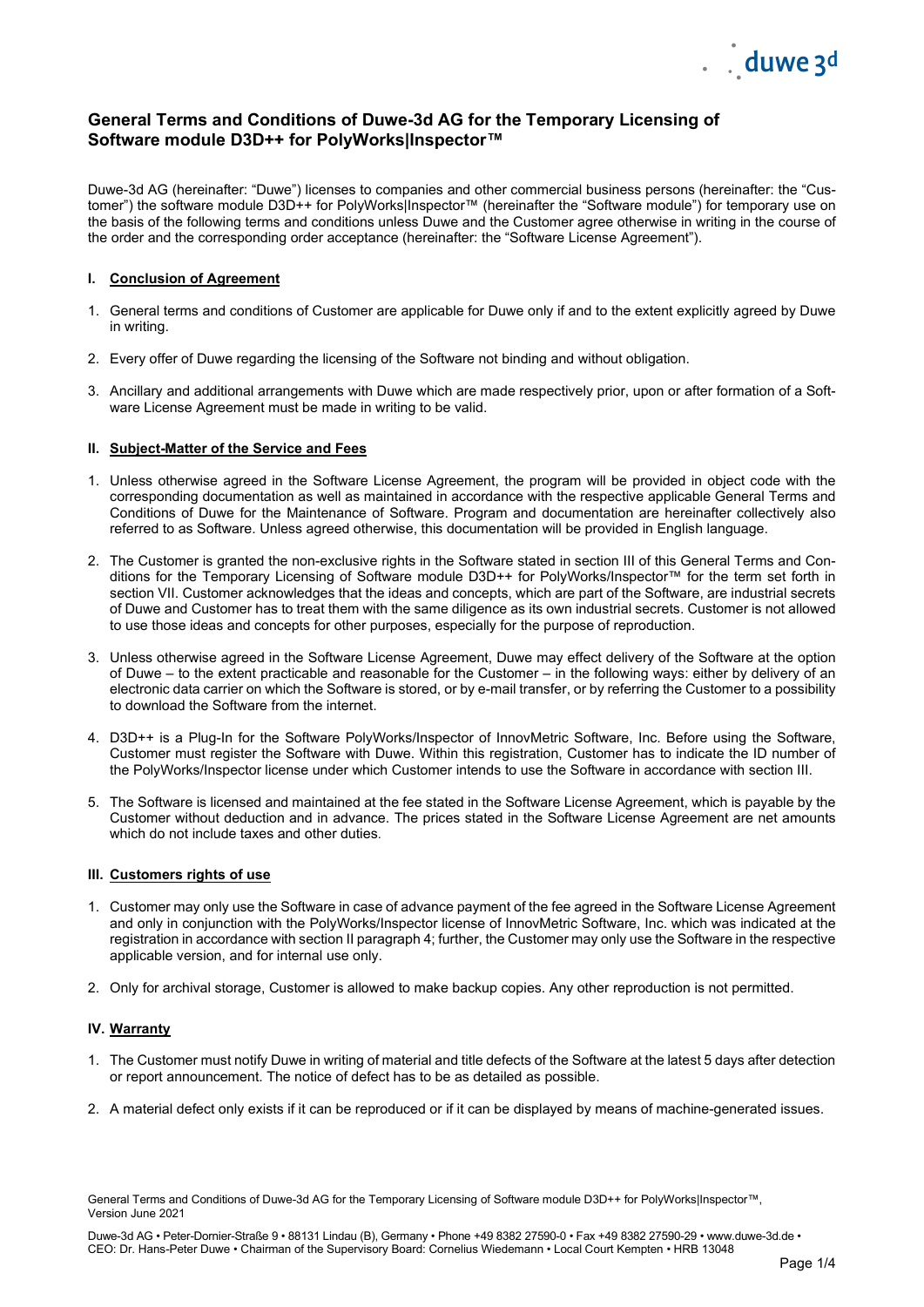

- 3. Software which has a material or title defect upon delivery or during the agreed term of use may at the option of Duwe be repaired, replaced or re-provided. Duwe may also fulfill its obligation for secondary performance in case of material defects of the Software by providing maintenance services in accordance with the respective current Duwe General Terms and Conditions for the Maintenance if these measures are reasonable for the Customer in the individual case. Further claims due to material or title defects, in particular any claims for reduction and for compensation of expenses or damages, only exist in accordance with the statutory provisions in case of a final failure of secondary performance and in case Duwe acted with willful intent or negligence.
- 4. To the extent it is not possible for Duwe to remove title defects at appropriate and reasonable conditions pursuant to paragraph 3 above or by other suitable means, Duwe may terminate this Agreement extraordinarily. In this case the fee is reimbursed to Customer on a pro rata basis, taking into account the actual term of use.

## **V. Liability**

- 1. Duwe is liable
	- without any fault in case of claims under applicable strict product liability law,
	- in case of fraudulent misrepresentation,
	- in case of willful intent and gross negligence,
	- in case of simple negligence, for damages due to injury of body and health,
	- in case of simple negligence, in case of breach of core duties under the Agreement.
- 2. The preceding liability also applies in case Duwe's vicarious agents acted willfully or negligently, provided that they are legal representatives or employees of Duwe. In case of other vicarious agents, the objective liability of Duwe is limited to cases in which these vicarious agents acted with gross negligence or willful intent.
- 3. Duwe's liability is limited to the typically foreseeable damages. In case of loss of data, the liability is limited to the typical restoration costs which would have arisen in case of regular and risk-adequate production of back-up copies.
- 4. In all other cases, the liability of Duwe is excluded. This also applies to the liability of employees, representatives and vicarious agents of Duwe.

#### **VI. Information Obligations**

Upon request, the Customer will inform Duwe whether and to which extent the Software is used in accordance with the Software License Agreement and whether the obligation pursuant to section VII paragraph 2 is complied with. After prior written notice by Duwe, Duwe may check compliance with these obligations by the Customer on the Customer´s premises. The Customer may request formation of a reasonable non-disclosure agreement as a condition precedent to such a control visit. The costs of the control visit will be borne by the Customer if a breach of obligation by the Customer is determined.

#### **VII. Term of the Software License Agreement**

- 1. The Software License Agreement commences on the date set forth in the Agreement and remains in effect for one year, unless agreed otherwise. The right of each party to terminate extraordinarily for important cause remains unaffected.
- 2. In case of every termination of the Agreement, the Customers´ right to continue using the Software will expire. Upon request of Duwe, the Customer is obligated to surrender the original Software data carrier as well as all copies made by the Customer or, at the option of Duwe, to delete or destroy them.

#### **VIII. The Software module contains following thrid party software**

The Software includes work derived from other projects. To use the software, you must accept the licenses. If you do not accept the licenses, do not use the software.

1. NLog (https://github.com/NLog/NLog) Copyright (c) 2004-2018 Jaroslaw Kowalski <jaak@jkowalski.net>, Kim Christensen, Julian Verdurmen All rights reserved. THIS SOFTWARE IS PROVIDED BY THE COPYRIGHT HOLDERS AND CONTRIBUTORS "AS IS" AND ANY EXPRESS OR IMPLIED WARRANTIES, INCLUDING, BUT NOT LIMITED TO, THE IMPLIED WARRANTIES OF MERCHANTABILITY AND FITNESS FOR A PARTICULAR PURPOSE ARE DISCLAIMED. IN NO EVENT SHALL THE COPYRIGHT OWNER OR CONTRIBUTORS BE LIABLE FOR ANY DIRECT, INDIRECT, INCIDENTAL, SPECIAL, EXEMPLARY, OR

General Terms and Conditions of Duwe-3d AG for the Temporary Licensing of Software module D3D++ for PolyWorks|Inspector™, Version June 2021

Duwe-3d AG • Peter-Dornier-Straße 9 • 88131 Lindau (B), Germany • Phone +49 8382 27590-0 • Fax +49 8382 27590-29 • www.duwe-3d.de • CEO: Dr. Hans-Peter Duwe • Chairman of the Supervisory Board: Cornelius Wiedemann • Local Court Kempten • HRB 13048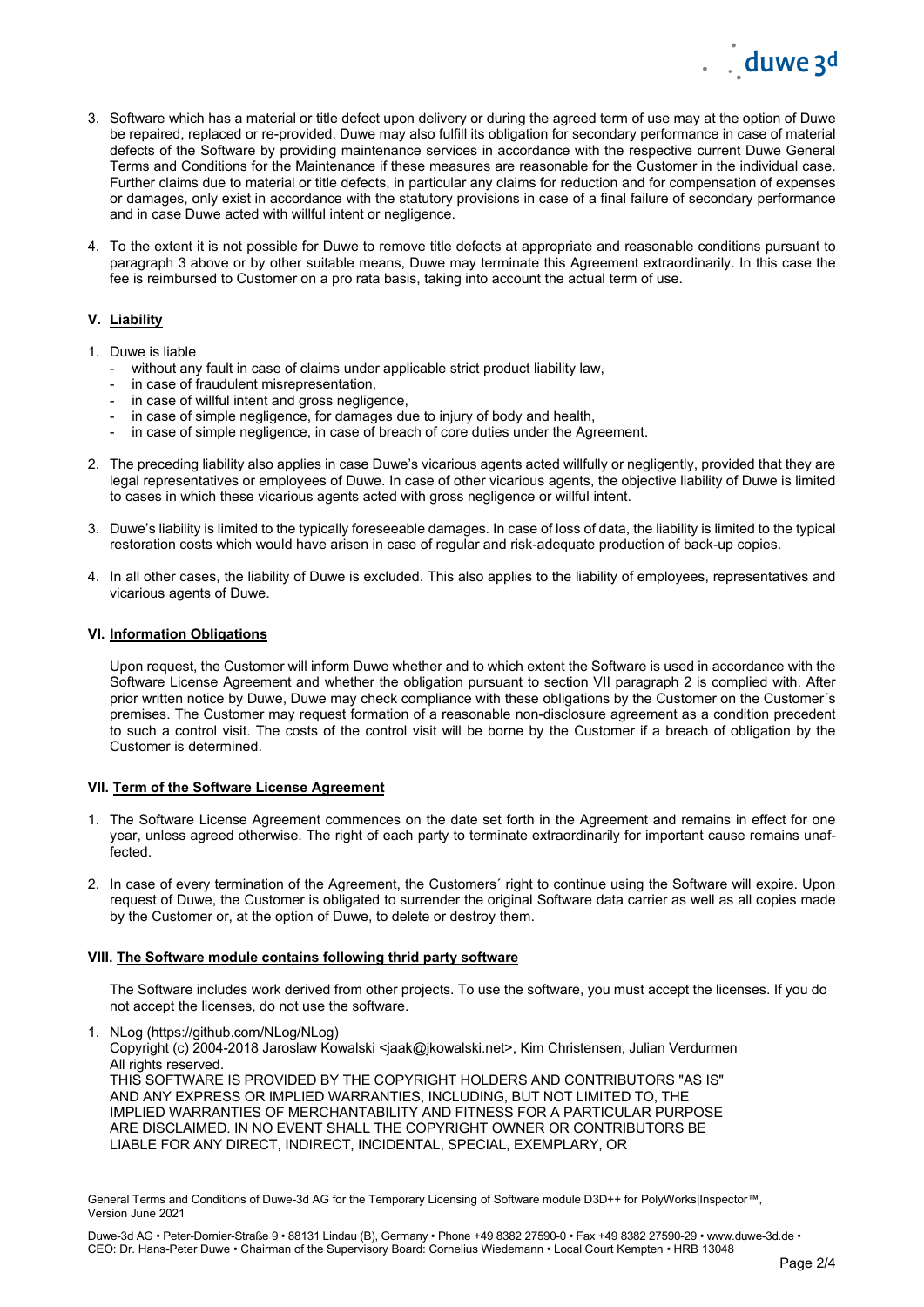CONSEQUENTIAL DAMAGES (INCLUDING, BUT NOT LIMITED TO, PROCUREMENT OF SUBSTITUTE GOODS OR SERVICES; LOSS OF USE, DATA, OR PROFITS; OR BUSINESS INTERRUPTION) HOWEVER CAUSED AND ON ANY THEORY OF LIABILITY, WHETHER IN CONTRACT, STRICT LIABILITY, OR TORT (INCLUDING NEGLIGENCE OR OTHERWISE) ARISING IN ANY WAY OUT OF THE USE OF THIS SOFTWARE, EVEN IF ADVISED OF THE POSSIBILITY OF SUCH DAMAGE.

2. Zeiss PiWeb-MeshModel (https://github.com/ZEISS-PiWeb/PiWeb-MeshModel) Copyright (c) 2017, ZEISS PiWeb

All rights reserved.

THIS SOFTWARE IS PROVIDED BY THE COPYRIGHT HOLDERS AND CONTRIBUTORS "AS IS" AND ANY EXPRESS OR IMPLIED WARRANTIES, INCLUDING, BUT NOT LIMITED TO, THE IMPLIED WARRANTIES OF MERCHANTABILITY AND FITNESS FOR A PARTICULAR PURPOSE ARE DISCLAIMED. IN NO EVENT SHALL THE COPYRIGHT HOLDER OR CONTRIBUTORS BE LIABLE FOR ANY DIRECT, INDIRECT, INCIDENTAL, SPECIAL, EXEMPLARY, OR CONSEQUENTIAL DAMAGES (INCLUDING, BUT NOT LIMITED TO, PROCUREMENT OF SUBSTITUTE GOODS OR SERVICES; LOSS OF USE, DATA, OR PROFITS; OR BUSINESS INTERRUPTION) HOWEVER CAUSED AND ON ANY THEORY OF LIABILITY, WHETHER IN CONTRACT, STRICT LIABILITY, OR TORT (INCLUDING NEGLIGENCE OR OTHERWISE) ARISING IN ANY WAY OUT OF THE USE OF THIS SOFTWARE, EVEN IF ADVISED OF THE POSSIBILITY OF SUCH DAMAGE.

3. DotNetZip library (https://github.com/haf/DotNetZip.Semverd)

As DotNetZip includes work derived from other projects, you are required to comply with the terms and conditions for each of them. These licenses include BSD, Apache, and zlib. To use the software, you must accept the licenses. If you do not accept the licenses, do not use the software.

Copyright (c) 2006 - 2011 Dino Chiesa

Copyright (c) 2006, 2007, 2008, 2009 Dino Chiesa and Microsoft Corporation

Microsoft Public License (Ms-PL)

No Trademark License- This license does not grant you rights to use any contributors' name, logo, or trademarks.

If you bring a patent claim against any contributor over patents that you claim are infringed by the software, your patent license from such contributor to the software ends automatically.

The software is licensed "as-is." You bear the risk of using it. The contributors give no express warranties, guarantees or conditions. You may have additional consumer rights under your local laws which this license cannot change. To the extent permitted under your local laws, the contributors exclude the implied warranties of merchantability, fitness for a particular purpose and non-infringement.

------------------------------

The managed ZLIB code included in Ionic.Zlib.dll and Ionic.Zip.dll is derived from jzlib

jzlib ( https://github.com/ymnk/jzlib ) is provided under a BSD-style (3 clause)

Copyright (c) 2000,2001,2002,2003 ymnk, JCraft, Inc.

Redistribution and use in source and binary forms, with or without modification, are permitted provided that the following conditions are met:<br>1 Redistributions

Redistributions of source code must retain the above copyright notice, this list of conditions and the following disclaimer.

2. Redistributions in binary form must reproduce the above copyright notice, this list of conditions and the following disclaimer in the documentation and/or other materials provided with the distribution.<br>3. The names of the authors may not be used to endorse or promote products d

The names of the authors may not be used to endorse or promote products derived from this software without specific prior written permission.

THIS SOFTWARE IS PROVIDED ``AS IS'' AND ANY EXPRESSED OR IMPLIED WARRANTIES, INCLUDING, BUT NOT LIMITED TO, THE IMPLIED WARRANTIES OF MERCHANTABILITY AND FITNESS FOR A PARTICULAR PUR-POSE ARE DISCLAIMED. IN NO EVENT SHALL JCRAFT, INC. OR ANY CONTRIBUTORS TO THIS SOFTWARE BE LIABLE FOR ANY DIRECT, INDIRECT, INCIDENTAL, SPECIAL, EXEMPLARY, OR CONSEQUENTIAL DAM-AGES (INCLUDING, BUT NOT LIMITED TO, PROCUREMENT OF SUBSTITUTE GOODS OR SERVICES; LOSS OF USE, DATA, OR PROFITS; OR BUSINESS INTERRUPTION) HOWEVER CAUSED AND ON ANY THEORY OF LIA-BILITY, WHETHER IN CONTRACT, STRICT LIABILITY, OR TORT (INCLUDING NEGLIGENCE OR OTHERWISE) ARISING IN ANY WAY OUT OF THE USE OF THIS SOFTWARE, EVEN IF ADVISED OF THE POSSIBILITY OF SUCH DAMAGE.

------------------------------

The izlib library, itself, is a re-implementation of ZLIB v1.1.3 in pure Java.

zlib is provided under the zlib license:

Copyright (C) 1995-2004 Jean-loup Gailly and Mark Adler

The ZLIB software is provided 'as-is', without any express or implied warranty. In no event will the authors be held liable for any damages arising from the use of this software.

------------------------------

General Terms and Conditions of Duwe-3d AG for the Temporary Licensing of Software module D3D++ for PolyWorks|Inspector™, Version June 2021